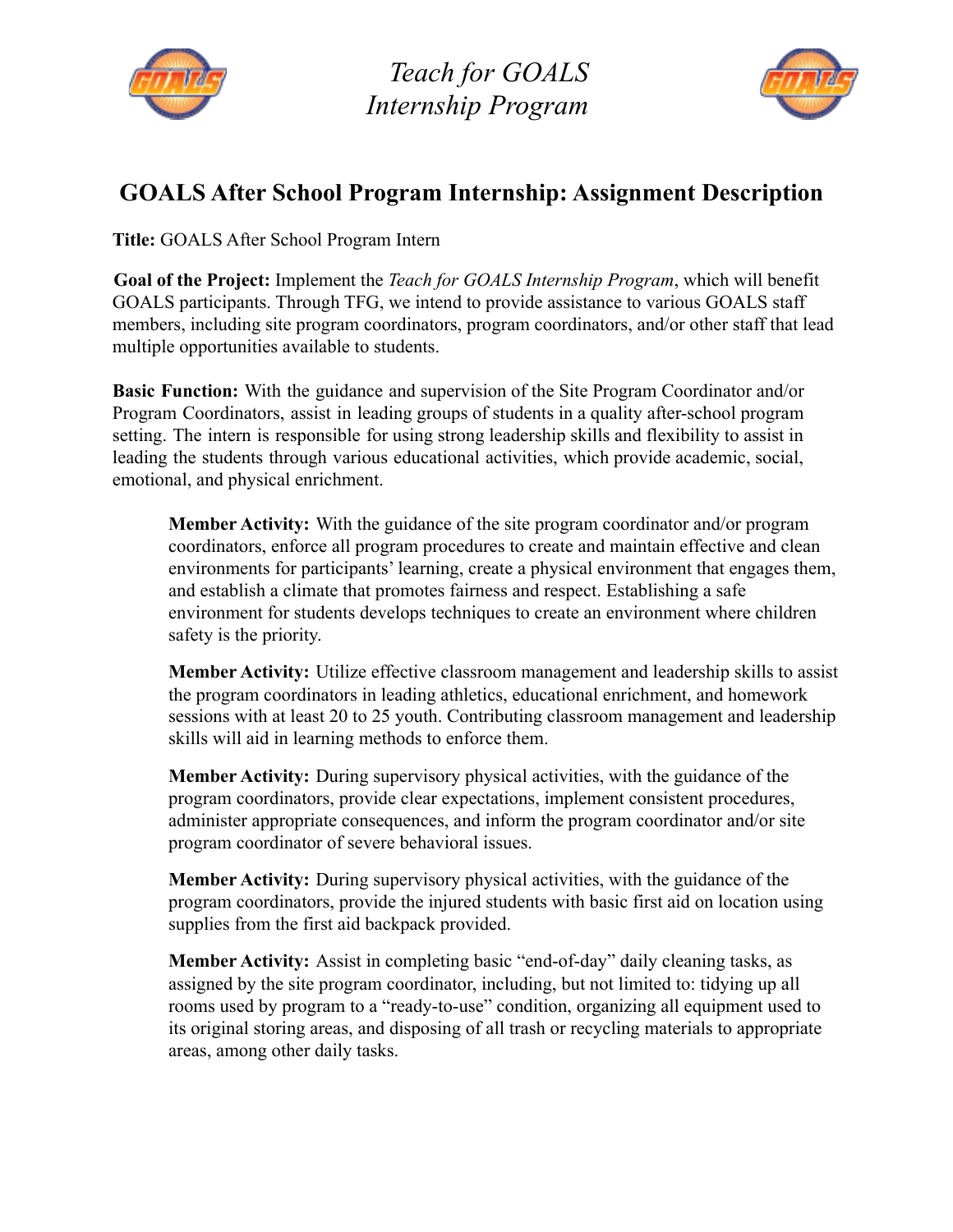**Member Activity:** Develop and implement an enriching weekly series curriculum – based on the intern's experience and interests – that engages and enhances the participant's basic knowledge and life skills on the designated topic.

**Member Activity**: Attend mandatory weekly Professional Development courses in order to enhance the internship experience and ensure interns gain knowledge and hands on training in how to be a professional in a work and academic environment.

## **Knowledge of:**

• Practices, methods, and techniques used in classroom management. Guidance and experience to establish such practices, methods, and techniques will be provided. • Basic First Aid and CPR knowledge. Guidance and experience to establish such techniques will be provided.

- Interpersonal skills using tact, patience, and courtesy.
- Basic athletic and sports rules and procedures.

## **Ability to:**

• Follow directions provided by the site program coordinator or program coordinators • Adapt plans to meet different needs, learning rates, and instructional levels of students • Help to create an instructional program and an environment favorable to learning and personal growth

- Establish effective rapport with participants
- Motivate students to develop skills, attitudes, and knowledge needed to provide a good foundation for citizen in society, in accordance with each student's ability • Monitor participants in the afterschool program with the supervision of site program coordinator and/or program coordinators
- Display the use of good judgment in making decisions
- Maintain professional relationships with students, parents, colleagues, and supervising staff members
- Communicate effectively both orally and in writing
- Maintain acceptable standards of physical health, energy, and emotional adjustment to the job environment
- Bend at the waist, kneel, or crouch to assist participants
- Stand for extended periods of time

**Education and Experience:** Graduation from high school or its equivalent is required **and** one of the following- (1) an associates' degree or higher; (2) complete at least 60 units of study at an institution of higher education; (3) 2 years' volunteer or work experience. A typical way of obtaining the knowledge, skills, and abilities outlined above is paid or volunteer experience working with children in an educational or child care setting, or any combination of training and experience that could likely provide the desired knowledge and abilities. Completion of specialized training in the area of instructional services, psychology, or guidance is highly desirable, as well as bilingualism (Spanish).

## **Qualifications:**